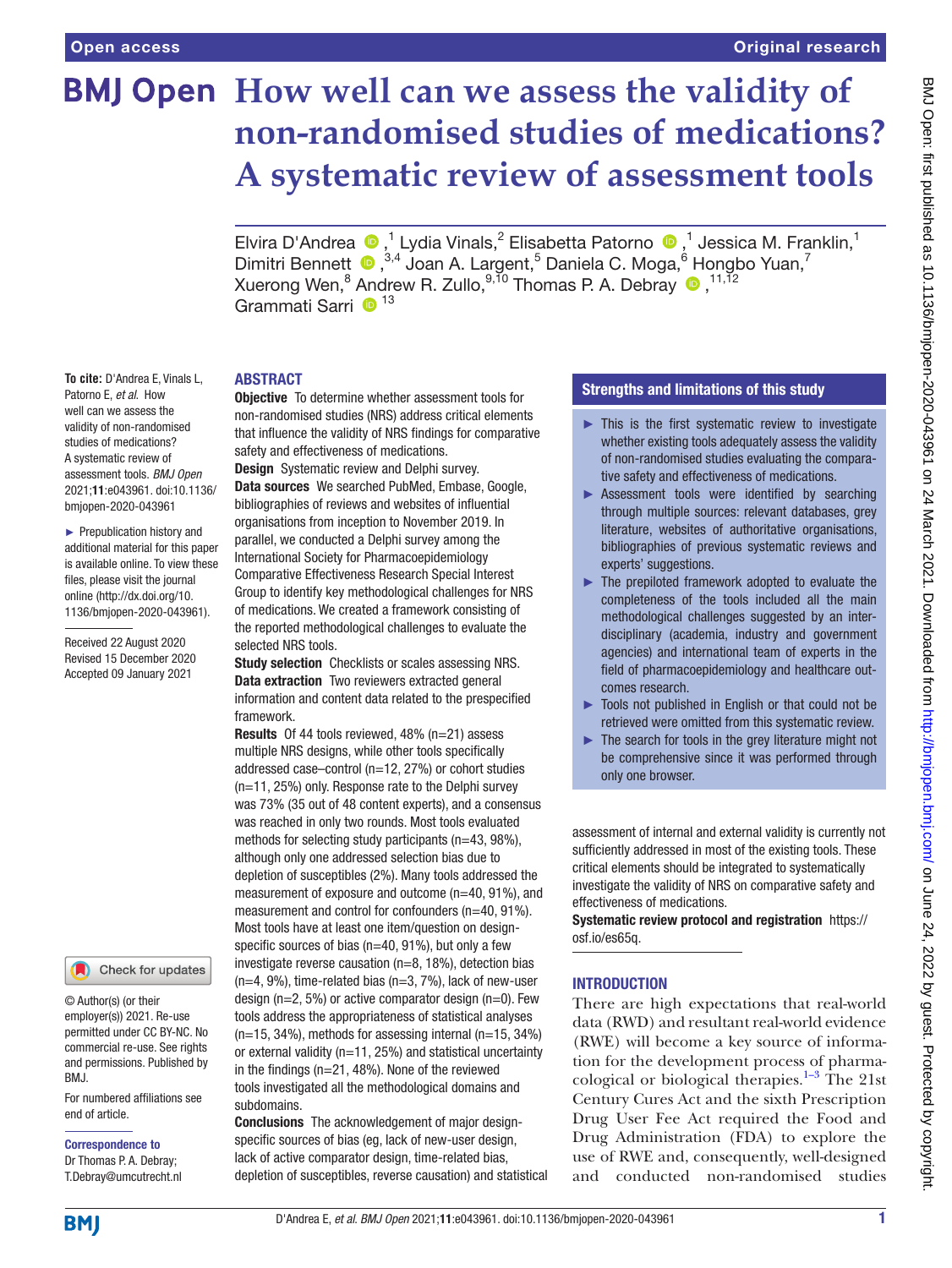(NRS) for expediting drug approvals. $4\frac{1}{2}$  Similarly, one of the goals of the European Medicines Agency (EMA) Adaptive Pathways Initiative is to supplement clinical trial data with RWD and to eventually produce RWE as part of the approval process of new medications or indications.<sup>6</sup>

However, the growing demand for RWD has raised concerns about the reliability of NRS to generate RWE. Due to the inherent limitations of observational analyses, the validity of NRS depends largely on the implementation of complex design and analytic methodologies. In recent reports, both FDA and EMA emphasised the need to plan and execute NRS following standards that can ensure validity and reproducibility of RWE.<sup>78</sup> Tools that assess the validity of NRS can be useful instruments for both researchers (eg, for authors and reviewers to prevent publication of poor quality pharmacoepidemiological research) and other stakeholders who are involved in clinical, managemental or economic decision making (eg, to correctly inform guidelines and clinicians or to guide resource allocation).

An analysis on the capability of existing tools to assess the validity of NRS of comparative safety and effectiveness of medications is currently lacking. Previously published systematic reviews on assessment tools for NRS were mostly descriptive and did not provide a critical evaluation of the tools content,  $9-13$  investigated only a specific type of bias<sup>14</sup> or focused only on safety outcomes.<sup>15</sup> Therefore, we conducted a systematic review to assess the content of eligible tools for NRS of medications. There is no agreement on an assessment framework for NRS of pharmacological interventions. Thus, we performed a Delphi survey among international experts in the field of *pharmacoepidemiology and health outcome research* in order to build consensus for the methodological challenges that may threaten the validity of NRS of medications and that should be evaluated by assessment NRS tools.

The main objective of this study was to determine whether the retrieved NRS tools sufficiently address the main methodological challenges recommended by the experts. This study is part of a research project to develop a framework for the synthesis of NRS and randomised controlled trials  $(RCTs)$ ,<sup>16</sup> led by the Comparative Effectiveness Research Special Interest Group (CER SIG) of the International Society for Pharmacoepidemiology (ISPE).

#### **METHODS**

The systematic review was conducted according to the Preferred Reporting Items for Systematic Reviews and Meta-analyses statement.<sup>17</sup> Systematic review protocol and registration are available at <https://osf.io/es65q>.

#### Systematic search and eligibility criteria

We searched PubMed and Embase from inception to November 2019 to identify existing tools that investigated the validity of NRS, specifically case–control and cohort design studies. We excluded guidelines or manuals, tools to review study protocols, tools targeting NRS of non-pharmacological interventions (eg, surgery) or assessing only one or a few specific types of bias, and tools not available in English language. In parallel, we searched the same electronic databases for systematic reviews of assessment tools of NRS. We then extracted the references of the tools included in the systematic reviews retrieved. We also performed a general search through Google for grey literature and reviewed any additional information from initiatives, programmes or organisations. Full details on the search strategy are reported in the supplement ([online supplemental tables](https://dx.doi.org/10.1136/bmjopen-2020-043961)  [S1 and S2\)](https://dx.doi.org/10.1136/bmjopen-2020-043961). Three reviewers (ED, GS and LV) independently removed duplicates and reviewed titles and abstracts of peer-reviewed publications or documents from the grey literature to select eligible tools. Discrepancies were resolved by consensus.

#### Delphi survey and prespecified framework

Concurrently, we performed a Delphi survey<sup>[18](#page-8-9)</sup> to reach a consensus among content experts about the main methodological challenges (domains) that may threaten the validity of NRS on comparative safety and effectiveness of medications. The survey is available in the [online](https://dx.doi.org/10.1136/bmjopen-2020-043961)  [supplemental 2.](https://dx.doi.org/10.1136/bmjopen-2020-043961) The panel of experts involved members of the SIG for CER of the ISPE. Detailed information on the Delphi methods and results is reported in the [online](https://dx.doi.org/10.1136/bmjopen-2020-043961)  [supplemental 1.](https://dx.doi.org/10.1136/bmjopen-2020-043961)

Domains and subdomains indicated by the Delphi respondents as major elements that can impact the validity of NRS of medications were used to develop and pilot a framework to evaluate the identified NRS tools. All domains were considered equally important. A glossary of terms used in the framework is reported in [table](#page-2-0) 1.

#### Data extraction

Two reviewers (ED and LV) independently extracted general information of the identified tools (first author or name of the tool, year of publication or online availability of the most updated version, type of tool, scope of the tool, NRS designs evaluated and number of items) and content data related to the prespecified domains of the framework. Discrepancies were resolved by consensus. We categorised the tools as checklists, defined as itemised instruments (including questionnaires) developed to identify the presence or absence of critical elements, or rating scales, defined as itemised instruments aimed to identify the performance of a study at each critical element described in the tool, using a qualitative or quantitative scale.

#### Data synthesis

General characteristics of the identified tools were summarised with means and SD, for continuous variables, and relative frequencies, for categorical variables. The findings from the Delphi survey and the proportion of tools assessing the prespecified elements of the framework were reported in terms of relative frequencies.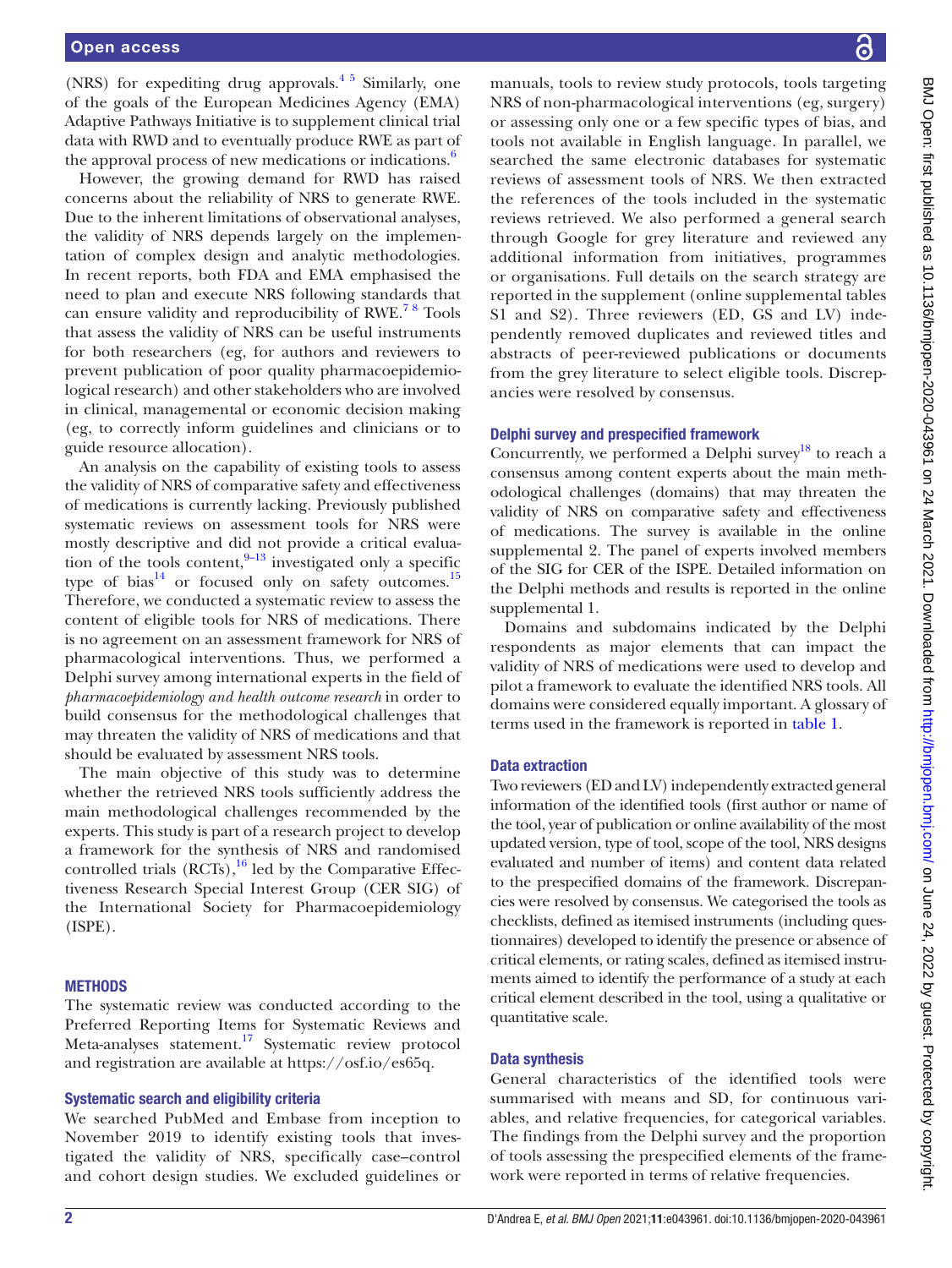<span id="page-2-0"></span>

| Glossary of terms<br>Table 1                |                                                                                                                                                                                                                                                                                                                                                                                            |
|---------------------------------------------|--------------------------------------------------------------------------------------------------------------------------------------------------------------------------------------------------------------------------------------------------------------------------------------------------------------------------------------------------------------------------------------------|
| <b>Term</b>                                 | <b>Definition</b>                                                                                                                                                                                                                                                                                                                                                                          |
|                                             | Active comparator design A study design that compares the effect of the drug of interest with another drug used in clinical<br>practice instead of non-use.                                                                                                                                                                                                                                |
| Adjustment for causal<br>intermediaries     | Adjustment for an intermediate variable (or a descending proxy for an intermediate variable) on a<br>causal path from exposure to outcome.                                                                                                                                                                                                                                                 |
| Case-control design                         | A study design in which cases (patients with outcomes) are identified and compared with controls<br>(patients without outcomes) with respect to the exposure of interest.                                                                                                                                                                                                                  |
| Cohort design                               | A study design in which a group of patients (a cohort) is identified and followed to ascertain the<br>occurrence of an outcome.                                                                                                                                                                                                                                                            |
| Confounding                                 | A mixing of effects that arises when patients with different baseline risks are compared; the<br>resulting effect measure is a mix of drug effects and risk factor effects.                                                                                                                                                                                                                |
| Depletion of susceptibles                   | Selection bias that occurs when the initiation of exposure to a drug is associated with an early<br>increased incidence rate of the study outcome, followed by a decreased incidence rate with longer<br>duration of exposure (eg, users of new drugs are compared with users of older drugs).                                                                                             |
| Detection or surveillance<br>bias           | Bias that occurs when the degree of outcome surveillance (or an associated symptom) is related to<br>exposure and is differential among the exposure groups.                                                                                                                                                                                                                               |
| Immortal time bias                          | Time-related bias that derives from including a period of follow-up during which, by design,<br>outcomes cannot occur.                                                                                                                                                                                                                                                                     |
| Time-window bias                            | Time-related bias, in the context of a case-control study nested in a cohort, that derives from the<br>use of time-windows of different lengths between cases and controls to define time-dependent<br>exposures.                                                                                                                                                                          |
| Incorrect outcome model<br>specification    | Misspecification of a statistical model that leads to biased outcome results. Common causes are<br>omission of a relevant variable, inclusion of an unnecessary variable, adopting the wrong functional<br>form, incorrect specification of the error term, uncertainty about what the true model is and<br>reciprocal causation.                                                          |
| Loss to follow-up bias                      | Bias that occurs when there is difference in retention during the follow-up period after enrolment<br>that are related to exposure status and outcome.                                                                                                                                                                                                                                     |
| New-user design                             | A study design that starts following patients at the time they initiate a new drug (also known as<br>incident-user design)                                                                                                                                                                                                                                                                 |
| Non-contemporaneous<br>comparator bias      | Bias generated by differences in the timing of selection of comparator group(s) within a study<br>influence exposures and outcomes resulting in biased estimates.                                                                                                                                                                                                                          |
| Reverse causation (or<br>reverse causality) | Bias due to direction of cause and effect contrary to a common presumption, or a two-way causal<br>relationship between exposure and outcome.                                                                                                                                                                                                                                              |
| <b>Recall bias</b>                          | Bias that occurs when participants do not remember previous events or experiences accurately or<br>omit details (not for claims-based studies).                                                                                                                                                                                                                                            |
| Selection bias                              | Bias that occurs when selection of participants or follow-up time is related to both intervention<br>and outcome (eg, prevalent users of a drug are compared with non-users or incident users). Our<br>framework has a separate subdomain that refers to selection bias due to lack of generalisability,<br>applicability or transferability to patients who were excluded from the study. |

# RESULTS

# Overview of tools

Of 44 tools that met our eligibility criteria,  $\frac{19-52}{2}$  20 (45%) were identified through the database search of peerreviewed literature and 24 (55%) through the general online search and other sources [\(online supplemental](https://dx.doi.org/10.1136/bmjopen-2020-043961) [figure S1 and table S3\)](https://dx.doi.org/10.1136/bmjopen-2020-043961). Characteristics of the tools are shown in tables [2 and 3](#page-3-0). The number of items across all tools ranged from 5 to 54, with a median of 13.5 (IQR 10.3–22). Only three tools were designed to specifically address studies on the comparative safety and effectiveness of pharmacological interventions: one published in 1994 by Cho and Bero, $^{46}$  the The Good ReseArch for Comparative Effectiveness (GRACE) checklist and

the International Society for Pharmacoeconomics and Outcomes Research – Academy of Managed Care Pharmacy – National Pharmaceutical Council (ISPOR-AMCP-NPC) tool, both published in  $2014$ <sup>25 26</sup>

# Tool formats and scopes

Most of the tools were checklists (n=35, 80%), and 13 checklists included a final section to elaborate a summary judgement of the study appraisal (37%). The remaining tools were scales (n=9, 20%), and six of them provided a section for a summary judgement (67%).

Thirty-five tools (80%) were designed as critical appraisal tools for different scopes (eg, assessing the quality of NRS included in a systematic review, screening eligible NRS to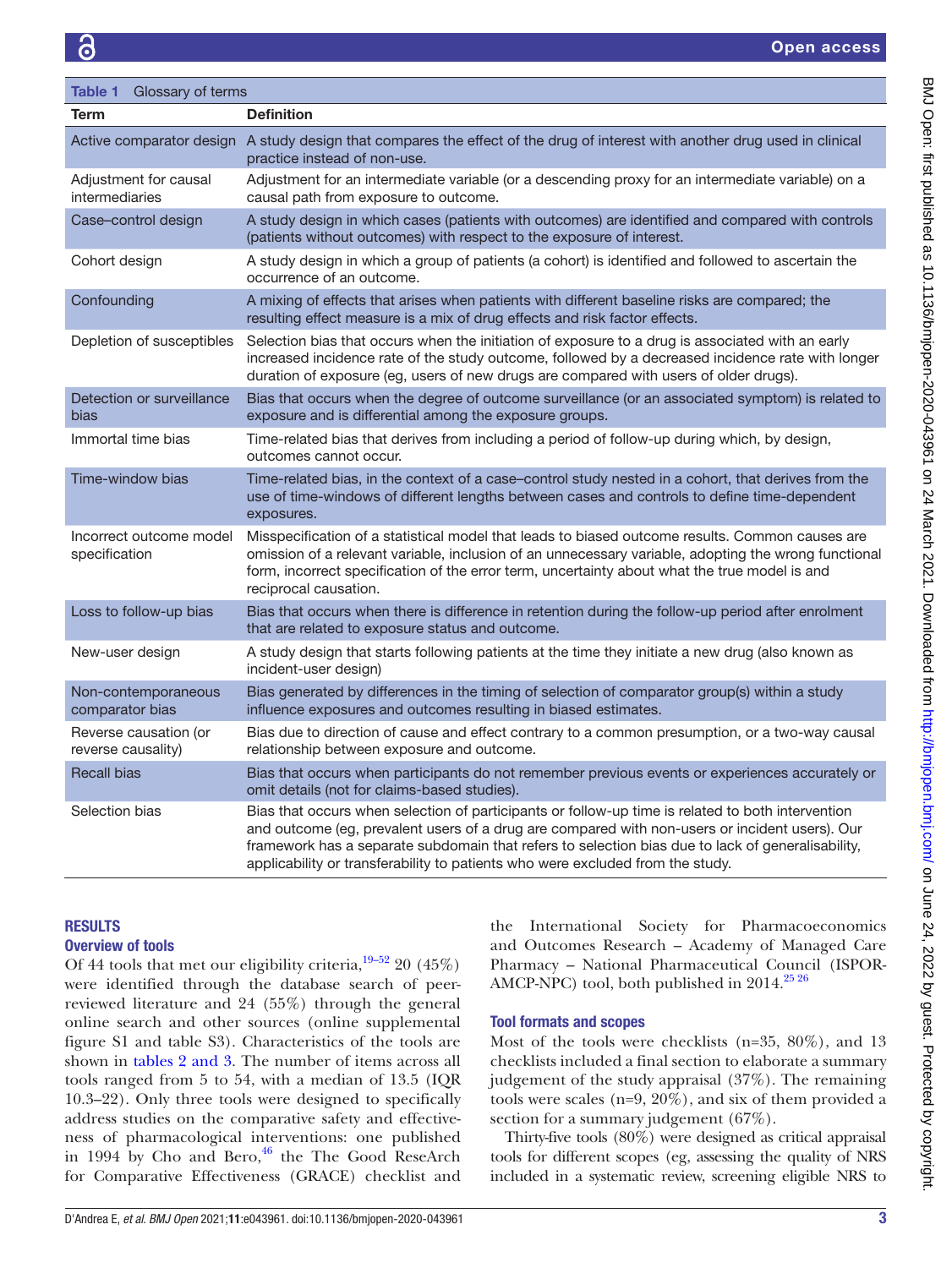Study design

| Tool identified*     | Year | Type of tool                    | Scope of the tool                | evaluated      | tems                                  |
|----------------------|------|---------------------------------|----------------------------------|----------------|---------------------------------------|
| <b>RELEVANT</b>      | 2019 | <b>Checklist</b>                | Critical appraisal and reporting | <b>NRS</b>     | 21                                    |
| RAMboMAN - GATE-EPIQ | 2019 | Rating scale+summary judgement  | Critical appraisal               |                | Coh (+RCTs), CC Coh (+RCTs) 21, CC 18 |
| <b>MMAT</b>          | 2018 | <b>Checklist</b>                | Critical appraisal               | <b>NRS</b>     | 5                                     |
| <b>CASP</b>          | 2018 | Checklist                       | Critical appraisal               | Coh, CC        | Coh 12, CC 11                         |
| <b>SURE</b>          | 2018 | Checklist+summary judgement     | Critical appraisal               | Coh, CC        | Coh 13, CC 11                         |
| <b>JBI</b>           | 2017 | Checklist+summary judgement     | Critical appraisal               | Coh, CC        | Coh 11, CC 10                         |
| <b>ROBINS-I</b>      | 2016 | Checklist+summary judgement     | Critical appraisal               | <b>NRS</b>     | 34 (+8 optional<br>question)          |
| ISPOR-AMCP-NPC+      | 2014 | Checklist+summary judgement     | Critical appraisal               | Coh CC         | 32                                    |
| GRACE <sup>+</sup>   | 2014 | Checklist+summary judgement     | Critical appraisal               | Coh CC         | 11                                    |
| NIH-NHLBI            | 2014 | Checklist+summary judgement     | Critical appraisal               | Coh (+CSS), CC | Coh (+CSS) 14, CC 12                  |
| <b>HEBW</b>          | 2014 | Checklist+summary judgement     | Critical appraisal               | Coh            | 18                                    |
| <b>RoBANS</b>        | 2013 | Rating scale                    | Critical appraisal               | <b>NRS</b>     | 6                                     |
| <b>RTI-Item Bank</b> | 2013 | <b>Checklist</b>                | Critical appraisal               | <b>NRS</b>     | 13                                    |
| Newcastle-Ottawa     | 2013 | Rating scale +summary judgement | Critical appraisal               | Coh, CC        | Coh 8, CC 8                           |
| <b>SIGN - V.3.0</b>  | 2012 | Checklist+summary judgement     | Critical appraisal               | Coh, CC        | Coh 14, CC 11                         |
| Montreal             | 2011 | Checklist                       | Critical appraisal               | Coh CC (+RCTs) | 10                                    |
| <b>EPHPP</b>         | 2011 | Rating scale                    | Critical appraisal               | Coh CC (+RCTs) | 17                                    |
| STROBE - V.4         | 2007 | Checklist                       | Reporting                        | Coh, CC        | Coh 22, CC 22                         |
| <b>TREND</b>         | 2004 | <b>Checklist</b>                | Reporting                        | <b>NRS</b>     | 22                                    |
| Margetts             | 2002 | Checklist                       | Reporting                        | Coh CC         | 11                                    |
| Zaza                 | 2000 | Checklist                       | Critical appraisal               | Coh CC         | 15                                    |
| Downs-Black          | 1998 | Rating scale                    | Critical appraisal and reporting | Coh CC (+RCTs) | 27                                    |
| Elwood               | 1998 | <b>Checklist</b>                | Critical appraisal               | Coh CC (+RCTs) | 20                                    |
| Hadorn               | 1996 | Checklist                       | Critical appraisal               | Coh (+RCTs)    | 7                                     |
| London               | 1996 | <b>Checklist</b>                | Critical appraisal               | Coh CC         | 33                                    |
| Avis                 | 1994 | Rating scale+summary judgement  | Critical appraisal and reporting | Coh CC (+RCTs) | 24                                    |
| Durant               | 1994 | <b>Checklist</b>                | Critical appraisal               | CC             | 23                                    |
| Levine               | 1994 | Checklist                       | Critical appraisal               | Coh CC (+RCTs) | 10                                    |
| Gyorkos              | 1994 | <b>Checklist</b>                | Critical appraisal               | Coh, CC        | Coh 6, CC 5                           |
| Cho†                 | 1994 | Rating scale+summary judgement  | Critical appraisal               | NRS (+RCTs)    | 24                                    |
| <b>COEH</b>          | 1991 | <b>Checklist</b>                | Critical appraisal               | <b>NRS</b>     | 54                                    |
| Fowkes-Fulton        | 1991 | Checklist+summary judgement     | Critical appraisal and reporting | NRS (+RCTs)    | 6                                     |
| Lichtenstein         | 1987 | <b>Checklist</b>                | Critical appraisal               | CC             | 20                                    |
| Gardner              | 1986 | Checklist                       | Critical appraisal               | <b>NRS</b>     | 12                                    |
| <b>Horwitz</b>       | 1979 | <b>Checklist</b>                | Critical appraisal and reporting | CC             | 12                                    |

Nine tools from our bibliographic search provided two separate instruments to assess cohort or case–control studies. Thus, the overall number of included records is 35, while the number of included assessment tools is 44.

\*Tool name or first author name, if the tool does not have an assigned name, and it was published in peer-review journals.

†Tool developed to assess NRS on the comparative safety and effectiveness of medications.

<span id="page-3-0"></span>**Table 2** Individual characteristics of the tools included in the systematic review

CASP, The Critical Appraisals Skills Programme; CC, case–control study; COEH, Centre for Occupational and Environmental Health of The University of Manchester; Coh, cohort study; CSS, cross-sectional study; EPHPP, Effective Public Health Practice Project Quality Assessment Tool; GRACE, The Good ReseArch for Comparative Effectiveness; HEBW, Health Evidence Bulletins Wales; ISPOR-AMCP-NPC, International Society for Pharmacoeconomics and Outcomes Research – Academy of Managed Care Pharmacy – National Pharmaceutical Council; JBI, The Joanna Briggs Institute; MMAT, Mixed Methods Appraisal Tool; NIH–NHLBI, The National Institute of Health - The National Heart, Lung, and Blood Institute; NRS, non-randomised studies; RAMboMAN, GATE-EPIQ, Recruitment Allocation Maintenance blind objective Measurements Analyses, Graphic Approach To Epidemiology – Effective Practice, Informatics and Quality Improvement; RCTs, randomised controlled trials; RELEVANT, The REal Life EVidence AssessmeNt Tool; RoBANS, Risk of Bias Assessment tool for Non-randomized Studies; ROBINS-I, Risk Of Bias In Non-randomized Studies of Interventions; RTI-Item Bank, Research Triangle Institute Item Bank; SIGN, The Scottish Intercollegiate Guidelines Network; STROBE, STrengthening the Reporting of OBservational studies in Epidemiology; SURE, Specialist Unit for Review Evidence; TREND, Transparent Reporting of Evaluations with Non-randomized designs.

include in systematic reviews to support clinical guidelines, supporting peer-review processes or, more general, allowing readers to interpret NRS results critically). Four tools (9%)

were developed to assess the quality of reporting and were mainly intended for researchers. Five other tools (11%) combined elements of both critical appraisal and quality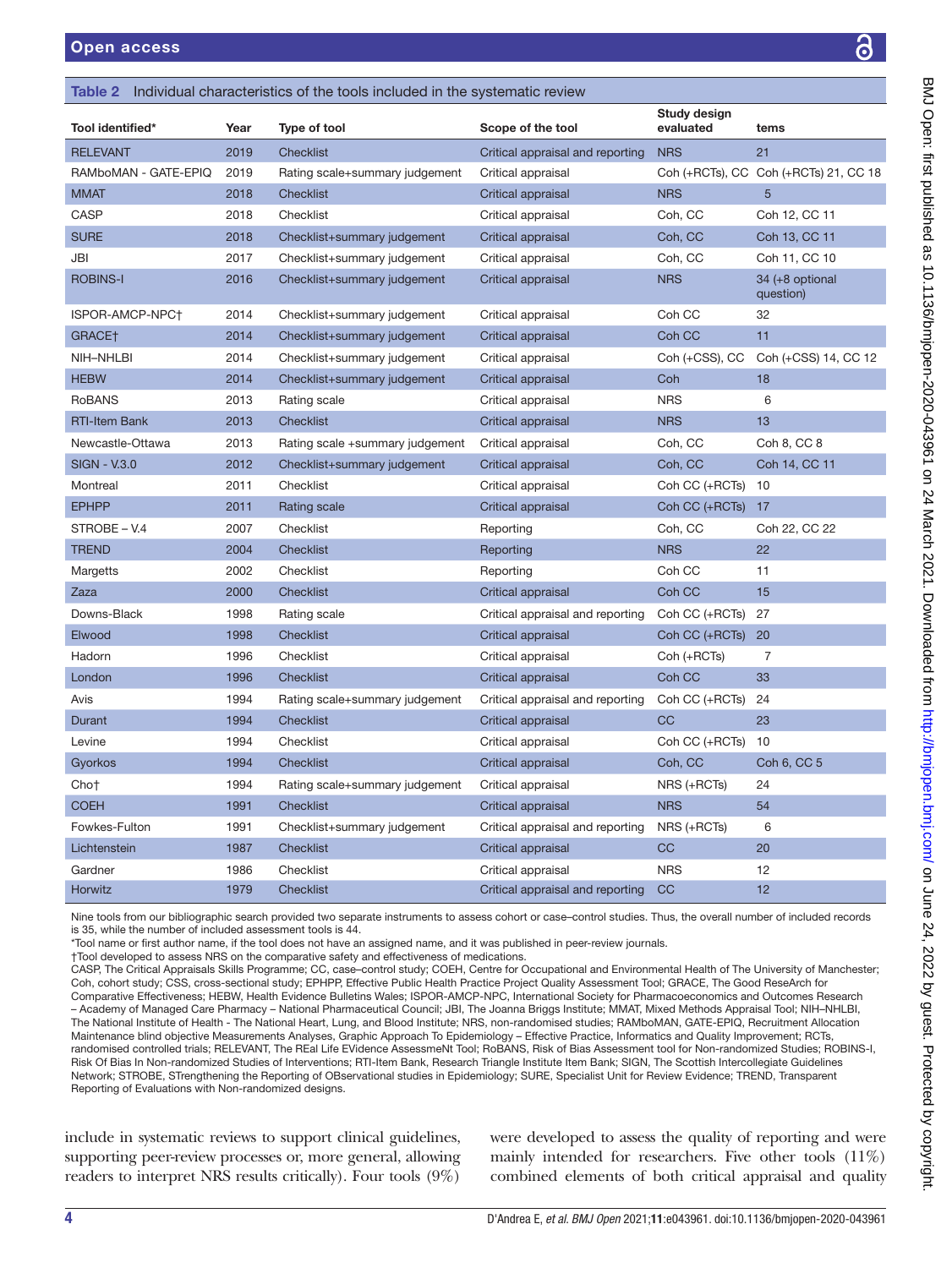| General characteristics of the assessment tools included in the systematic review<br>Table 3 |                |                                   |                           |               |  |  |  |
|----------------------------------------------------------------------------------------------|----------------|-----------------------------------|---------------------------|---------------|--|--|--|
| <b>Characteristics</b>                                                                       | All,<br>$n=44$ | Cohort <sup>*</sup> ,<br>$n = 11$ | Case-control,<br>$n = 12$ | NRSt.<br>n=21 |  |  |  |
| Publication year, n (%)                                                                      |                |                                   |                           |               |  |  |  |
| 1979-1989                                                                                    | 3(7)           | 0(0)                              | 2(17)                     | 1(5)          |  |  |  |
| 1990-1999                                                                                    | 12(27)         | 2(18)                             | 2(17)                     | 8(38)         |  |  |  |
| 2000-2009                                                                                    | 5(11)          | 1(9)                              | 1(8)                      | 3(14)         |  |  |  |
| 2010-2019                                                                                    | 24 (55)        | 8(73)                             | 7(58)                     | 9(43)         |  |  |  |
| Type of tool, $n$ $(\%)$                                                                     |                |                                   |                           |               |  |  |  |
| <b>Checklist</b>                                                                             | 22(50)         | 4(36)                             | 6(50)                     | 12(57)        |  |  |  |
| Checklist+summary judgement                                                                  | 13 (30)        | 5(45)                             | 4(33)                     | 4(19)         |  |  |  |
| Rating scale                                                                                 | 3(7)           | 0(0)                              | 0(0)                      | 3(14)         |  |  |  |
| Rating scale+summary judgement                                                               | 6(14)          | 2(18)                             | 2(16)                     | 2(9)          |  |  |  |
| Scope of the tool, n (%)                                                                     |                |                                   |                           |               |  |  |  |
| Critical appraisal                                                                           | 35 (80)        | 9(81)                             | 10 (83)                   | 16 (76)       |  |  |  |
| Reporting                                                                                    | 4(9)           | 2(18)                             | 1(8)                      | 1(5)          |  |  |  |
| Critical appraisal and reporting                                                             | 5(11)          | 0(0)                              | 1(8)                      | 4(19)         |  |  |  |
| Tools designed for CER, n (%)                                                                | 3(7)           | 0(0)                              | 0(0)                      | 3(14)         |  |  |  |
| Number of items, median (IQR)                                                                | 13 (10.3-21.8) | $13(9.5-16)$                      | $11.5(10.8 - 18.5)$       | $17(11 - 24)$ |  |  |  |

\*Two tools evaluated both cohort and RCTs together; one tool evaluated both cohort and cross-sectional studies together. †NRS tools refer to a single tool built to evaluate both cohort and case–control studies or a tool built to evaluate additional NRS (eg, crosssectional studies and before–after studies) together with cohort and case–control studies. Eight NRS tools included also the evaluation of RCTs.

CER, Comparative Effectiveness research; NRS, non-randomised studies; RCTs, randomised controlled trials.

reporting and were for a more general audience (both researchers and readers) (tables [2 and 3](#page-3-0)).

#### Study designs addressed

Twenty-one tools (48%) were developed to assess multiple NRS designs (11 targeted cohort and case–control studies and 10 others addressed also other NRS designs or did not specify them). Other tools specifically addressed case–control (n=12, 27%) or cohort studies (n=11, 25%). Ten tools (23%) were designed to assess also RCTs.

#### Tool elements

The response rate of the Delphi survey was 73% (35 respondents out of 48 members). Detailed results are reported in the [online supplemental figure S2.](https://dx.doi.org/10.1136/bmjopen-2020-043961) Domains and subdomains indicated by the respondents as major elements that can impact the validity of NRS of medications are reported in the first column of [table](#page-5-0) 4.

#### Methods for selecting participants

Nearly all tools assessed methods for selecting study participants to correct selection bias (n=43, 98%). Specifically, almost half of the tools included items related to sampling strategies (n=19, 43%), the definition of inclusion and exclusion criteria ( $n=27$ ,  $61\%$ ) and the generalisability of participants (ie, attempts to achieve a sample of participants that represents the target population) ( $n=21, 48\%$ ), while only one tool addressed the depletion of susceptibles (n=1, 2%) ([table](#page-5-0) 4 and [online supplemental figure S3](https://dx.doi.org/10.1136/bmjopen-2020-043961)).

Measurement of exposure, outcomes, covariates and follow-up

Forty-two tools (95%) had at least one item assessing the definition and measurement of exposure, outcome, covariates and follow-up. Assessment of exposure and outcome was widely reported by the tools (n=40, 91%), while definition and measurement of covariates (n=12, 27%) or follow-up (n=17, 39%) were less often addressed (with the exception for tools addressing follow-up in cohort studies only, n=9, 82%) [\(table](#page-5-0) 4 and [online supplemental figure S4\)](https://dx.doi.org/10.1136/bmjopen-2020-043961).

#### Design-specific sources of bias

Design-specific sources of bias (excluding selection bias which was investigated in '*Methods for selecting participants*') were assessed by 91% of the tools (n=40) and generally included loss to follow-up bias (n=22, 50%), observer or interviewer bias (n=11, 25%), reverse causation bias (n=8, 18%), recall bias (n=6, 14%) and non-contemporaneous comparator bias (n=6, 14%). A few or no tools assessed detection or surveillance bias (n=4, 9%), time-related bias, such as immortal person-time bias or time-window bias (n=3, 7%), and biases due to lack of new-user design (n=2, 5%) or active comparator design (n=0). Other tools reported only a general item/ question on the risk of bias (n=9, 20%), without any reference to a specific type of bias.

Tools specifically for cohort studies addressed more frequently loss to follow-up (n=9, 82%) and reverse causation biases (n=5, 45%) compared with the other tools, while tools for case–control studies addressed mostly recall (n=4,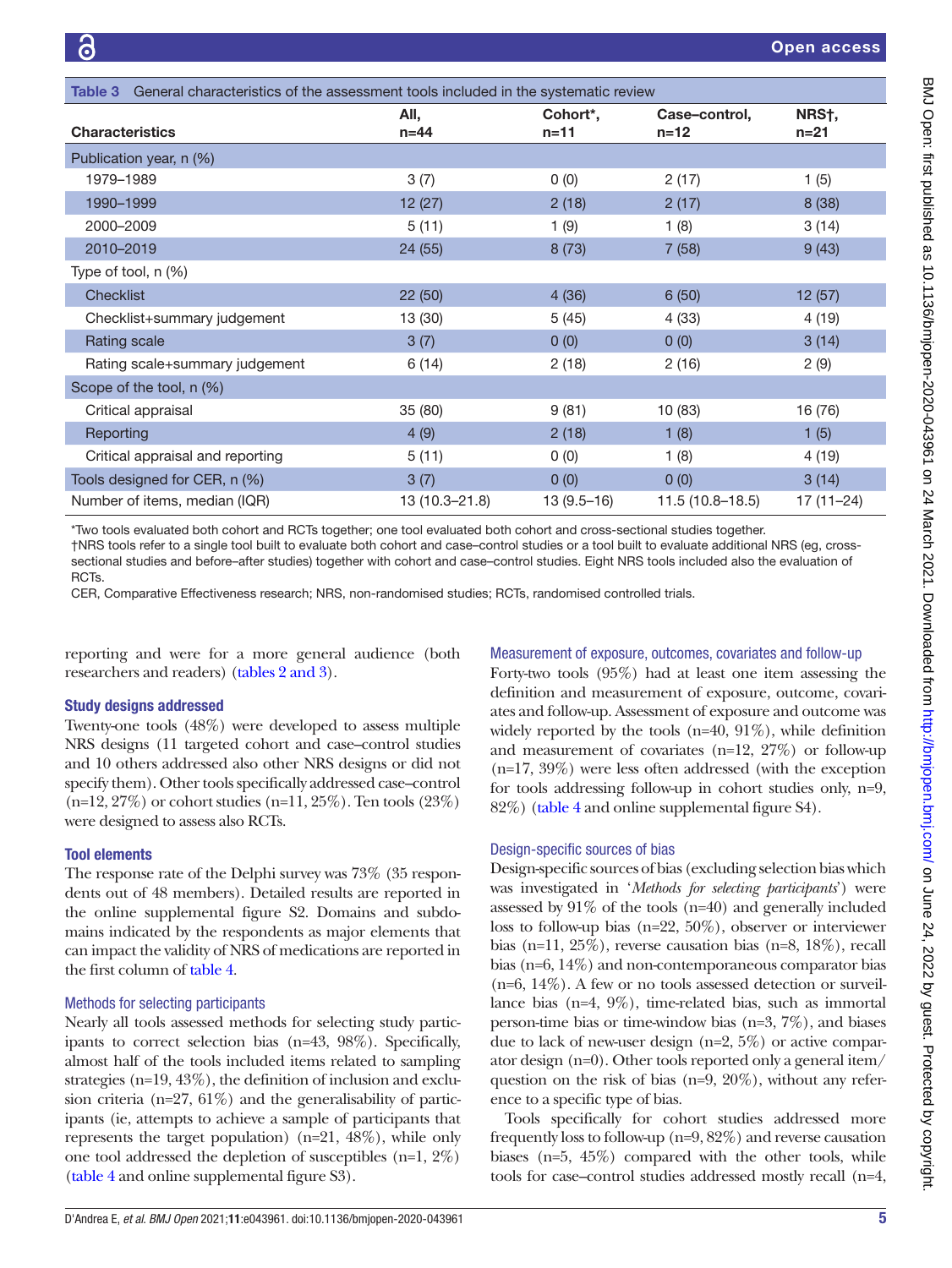<span id="page-5-0"></span>

| <b>Table 4</b> Methodological challenges addressed by the included assessment tools                                                                  |                            |                             |                         |                    |  |  |  |
|------------------------------------------------------------------------------------------------------------------------------------------------------|----------------------------|-----------------------------|-------------------------|--------------------|--|--|--|
| <b>Domains</b>                                                                                                                                       | Cohort tools*,<br>$n = 11$ | Case-control<br>tools, n=12 | NRS toolst,<br>$n = 21$ | Total,<br>$n = 44$ |  |  |  |
| 1. Methods for selecting participants, n (%)                                                                                                         | 11 (100)                   | 12 (100)                    | 20 (95)                 | 43 (98)            |  |  |  |
| Sampling strategies to correct selection bias                                                                                                        | 4(36)                      | 6(50)                       | 9(42)                   | 19 (43)            |  |  |  |
| Inclusion and exclusion criteria of target population                                                                                                | 6(55)                      | 8(67)                       | 13 (61)                 | 27(61)             |  |  |  |
| Depletion of susceptibles                                                                                                                            | 1(9)                       | 0(0)                        | 0(0)                    | 1(2)               |  |  |  |
| External validity of target population                                                                                                               | 6(55)                      | 6(50)                       | 9(43)                   | 21 (48)            |  |  |  |
| Others‡                                                                                                                                              | 11 (100)                   | 12 (100)                    | 18 (86)                 | 41 (93)            |  |  |  |
| 2. Measurement of exposure, outcomes, covariates and follow-up, n (%)§                                                                               | 11 (100)                   | 12 (100)                    | 19 (90)                 | 42 (95)            |  |  |  |
| Measurement of exposure§                                                                                                                             | 11 (100)                   | 11 (92)                     | 18 (81)                 | 40 (91)            |  |  |  |
| Measurement of outcomes§                                                                                                                             | 11 (100)                   | 11 (92)                     | 18 (81)                 | 40 (91)            |  |  |  |
| Measurement of covariates                                                                                                                            | 4(36)                      | 4(33)                       | 4 (19)                  | 12 (27)            |  |  |  |
| Measurement of follow-up                                                                                                                             | 9(82)                      | 3(25)                       | 5(24)                   | 17 (39)            |  |  |  |
| 3. Design-specific sources of bias, n (%)                                                                                                            | 11 (100)                   | 10 (83)                     | 19 (90)                 | 40 (91)            |  |  |  |
| New-user design                                                                                                                                      | 0(0)                       | 0(0)                        | 2(10)                   | 2(5)               |  |  |  |
| Active comparator design                                                                                                                             | 0(0)                       | 0(0)                        | 0(0)                    | 0(0)               |  |  |  |
| Immortal time bias or time-window bias                                                                                                               | 0(0)                       | 0(0)                        | 3(14)                   | 3(7)               |  |  |  |
| Detection or surveillance bias                                                                                                                       | 1(9)                       | 2(17)                       | 1(5)                    | 4(9)               |  |  |  |
| Loss to follow-up bias                                                                                                                               | 9(82)                      | 1(8)                        | 12(57)                  | 22 (50)            |  |  |  |
| Non-contemporaneous comparator bias                                                                                                                  | 0(0)                       | 1(8)                        | 5(24)                   | 6(14)              |  |  |  |
| Reverse causation                                                                                                                                    | 5(45)                      | 1(8)                        | 2(10)                   | 8(18)              |  |  |  |
| Recall bias¶                                                                                                                                         | 1(9)                       | 4(33)                       | 1(5)                    | 6 (14)             |  |  |  |
| Interviewer or observer bias¶                                                                                                                        | 1(9)                       | 3(25)                       | 7(35)                   | 11(25)             |  |  |  |
| Ascertainment bias¶                                                                                                                                  | 0(0)                       | 1(8)                        | 1(5)                    | 2(5)               |  |  |  |
| General item/question on bias¶                                                                                                                       | 3(27)                      | 3(25)                       | 3(14)                   | 9(20)              |  |  |  |
| Other biases**                                                                                                                                       | 0(0)                       | 2(17)                       | 5(24)                   | 7 (16)             |  |  |  |
| 4. Confounding, n (%)                                                                                                                                | 11 (100)                   | 11 (92)                     | 18 (86)                 | 40 (91)            |  |  |  |
| Study design used to minimise confounding                                                                                                            | 6(55)                      | 7(58)                       | 13 (62)                 | 26 (59)            |  |  |  |
| Confounders measured and included in statistical analyses                                                                                            | 10(91)                     | 10 (83)                     | 18 (86)                 | 38 (86)            |  |  |  |
| Potential unmeasured confounding addressed in the analysis (eg, proxy<br>analysis and IV analysis)                                                   | 1 $(9)$                    | 1(8)                        | 3 (14)                  | 5(11)              |  |  |  |
| 5. Lack of appropriateness of statistical analyses (with specific mention of<br>overadjustment and/or incorrect outcome model specification), n (%)  | 2(18)                      | 3(25)                       | 10 (48)                 | 15 (34)            |  |  |  |
| 6. Methods for assessing statistical uncertainty in the findings (eg, CIs<br>reported for each analysis), n (%)                                      | 7(64)                      | 6(50)                       | 8(38)                   | 21 (48)            |  |  |  |
| 7. Methods for assessing internal validity (eg, sensitivity analysis addressing<br>potential confounding, measurement errors or other biases), n (%) | 3(27)                      | 3(25)                       | 9(43)                   | 15(34)             |  |  |  |
| 8. Methods for assessing external validity (eg, post hoc subgroup analysis<br>and comparison with other populations), n (%)                          | 4(36)                      | 3(25)                       | 4(19)                   | 11 (25)            |  |  |  |

\*Two tools evaluated both cohort and RCTs together; one tool evaluated both cohort and cross-sectional studies together.

†NRS tools refer to a single tool built to evaluate both cohort and case–control studies or a tool built to evaluate additional NRS (eg, cross-sectional studies and before–after studies) together with cohort and case–control studies. Eight NRS tools included also the evaluation of RCTs. ‡'Others' refers to items not included in our evaluation framework but included in the reviewed tools to investigate selection bias (eg, population

characteristics sufficiently described to determine the applicability of the research question, sample size justification and power description, and ethical considerations).

§Items or questions on exposure misclassification and/or outcome misclassification are counted in this domain and relative subdomains. ¶Design-specific biases not included in the evaluation framework but addressed by the reviewed tools.

\*\*Other design-specific biases not included in the evaluation framework but addressed by a few tools (eg, bias due to missing data, patients' blinding, different length of follow-up between groups, Berkson's bias and protopathic bias).

IV, instrumental variable; NRS, non-randomised studies; RCTs, randomised controlled trials.

33%) and observer biases (n=3, 25%). Tools for multiple NRS covered commonly loss to follow-up (n=12, 57%) and interviewer or observer biases (n=7, 35%) [\(table](#page-5-0) 4 and [online](https://dx.doi.org/10.1136/bmjopen-2020-043961) [supplemental figure S5](https://dx.doi.org/10.1136/bmjopen-2020-043961)).

# **Confounding**

Forty tools (91%) included at least one item or question related to confounding. Specifically, 26 tools (59%) searched whether study design was planned in a way to minimise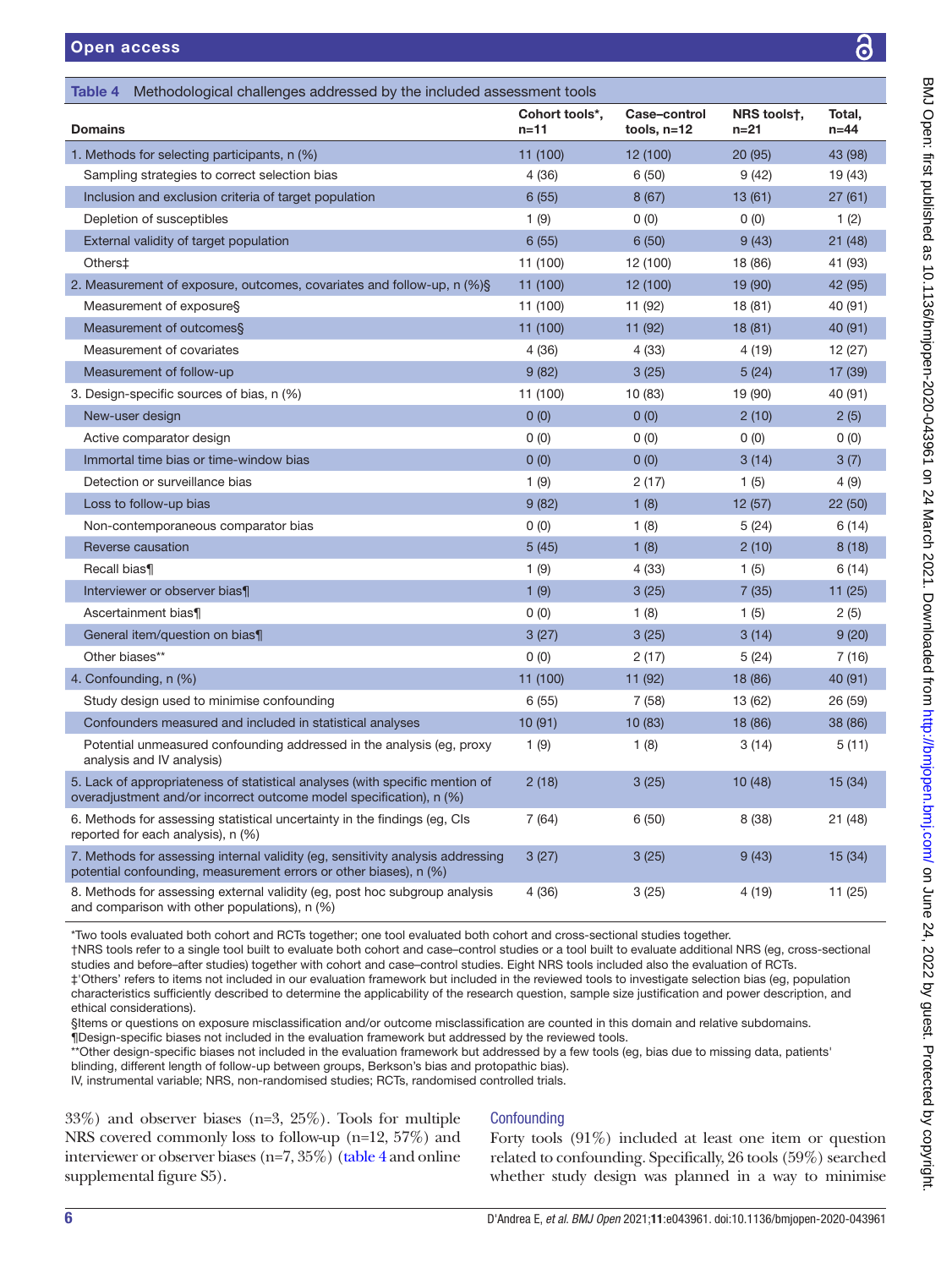confounding, 38 (86%) whether confounders were measured and included in the analyses and only five whether potential unmeasured confounding was assessed in the sensitivity analyses (11%) [\(table](#page-5-0) 4 and [online supplemental figure S6\)](https://dx.doi.org/10.1136/bmjopen-2020-043961).

# Appropriateness of statistical analyses, external and internal validity

One-third of the tools (n=14, 32%) assessed the appropriateness of statistical analyses, although most of them did not explicitly mention overadjustment of causal intermediates and/or incorrect outcome model specification. Almost half  $(n=21, 48\%)$  included methods for measuring uncertainty in the findings. Few tools addressed methods for evaluating internal (n=15, 34%) or external validity (n=11, 25%) ([table](#page-5-0) 4 and [online supplemental figure S7](https://dx.doi.org/10.1136/bmjopen-2020-043961) in the online supplement).

These results were mostly consistent across the three different types of design addressed, cohort only, case– control only and multiple NRS, except for the assessment of follow-up (domain 2) and several design-specific sources of biases (domain 3) already mentioned above ([table](#page-5-0) 4). None of the reviewed tools covered all the main domains and subdomains as identified by the CER SIG and listed in [table](#page-5-0) 4.

Results for each selected tool on the proportions of items/questions that investigate the prespecified domains are shown in the [online supplemental figures S8–S11](https://dx.doi.org/10.1136/bmjopen-2020-043961).

#### **DISCUSSION**

In this systematic review, we identified assessment tools evaluating the validity of NRS on comparative safety and effectiveness of medications. Of 44 tools included, only three were specifically designed to assess NRS of pharmacological interventions.[25 26 46](#page-8-11)

#### Main findings

Overall, we found that existing tools assessed most of the methodological challenges identified by the domains of the CER SIG framework, but critical elements were often insufficiently addressed. For example, although many tools assessed the risk of selection bias, only half of them explicitly investigated sampling strategies and considered a prespecification of inclusion/exclusion criteria. Even more surprising was that only one tool explored the potential for selection bias due to depletion of patients that are susceptible to the outcome. This cohort-based phenomenon can occur when new users of a medication are depleted of all susceptible subjects to the outcome, documenting an increased incidence rate of the outcome in an early stage, followed by a decreased rate with a longer duration of exposure. $5<sup>3</sup>$  Depletion of susceptibles is an important source of bias to account for when evaluating effects of new medications in incident users and can significantly undermine the validity of the results.<sup>53</sup>

Similarly, many tools investigated misclassification or information bias of exposure and outcome. However, only about one-third assessed definition and measurement of

covariates, and less than one-fourth of the case–control and multiple NRS designs tools assessed information on follow-up definition. Again, these are common causes of bias and should be integrated in tools that investigate the validity of NRS.

Design-specific sources of bias was a critical domain. Although overall 91% of the tools had at least one item/ question investigating biases due to an inappropriate study design, only Risk Of Bias In Non-randomized Studies of Interventions (ROBINS-I) and the GRACE checklist addressed bias due to lack of new-user design and time-related bias (ie, immortal person-time bias or time-window bias), while no tools investigated bias due to lack of active comparator design. Since these biases can independently lead to major methodological flaws (defined as elements that by themselves can significantly compromise the validity of the results), their assessment must be included in appraisal tools for NRS of pharmacological interventions. For example, recent evidence on NRS of glucose-lowering medications reported that only one-fourth of the studies adopted a new-user design and less than half used an active comparator.<sup>[54](#page-9-2)</sup> In the same example, potential for time-related bias was detected in more than two-third of the studies. $54$  Integrating the evaluation of these major methodological flaws in existing tools and recommending the use of these tools before publication can increase awareness in the clinical research community with respect to main design-specific biases. This can ultimately decrease the amount of NRS with invalid findings on the safety or effectiveness of medications.

A high percentage of tools evaluated whether confounders were appropriately measured, controlled for in the analysis and considered in the study design. However, very few tools included at least one item/question on whether potential unmeasured confounding had been considered in the analysis or interpretation of findings.

One-third of the tools checked the appropriateness of statistical analyses, but most omitted specific reference to common flaws such as overadjustment or incorrect outcome model specification. Similarly, only one-third of the tools assessed internal validity (eg, through sensitivity analysis to address potential confounding, measurement errors or other biases), and only one-fourth assessed external validity (eg, post hoc subgroup analysis and comparison with other populations).

# Implications for practice and research

While recently published tools such as The Critical Appraisals Skills Programme checklist, $^{21}$  ISPOR-AMCP-NPC,<sup>25</sup> Recruitment Allocation Maintenance blind objective Measurements Analyses,<sup>19</sup> GRACE<sup>[26](#page-8-13)</sup> and ROBINS- $I^{24}$  $I^{24}$  $I^{24}$  are among the most complete tools, addressing several of the critical elements underlined by the ISPE CER SIG, they all had limitations in the acknowledgement of two or more major methodological challenges (eg, selection bias for depletion of susceptibles,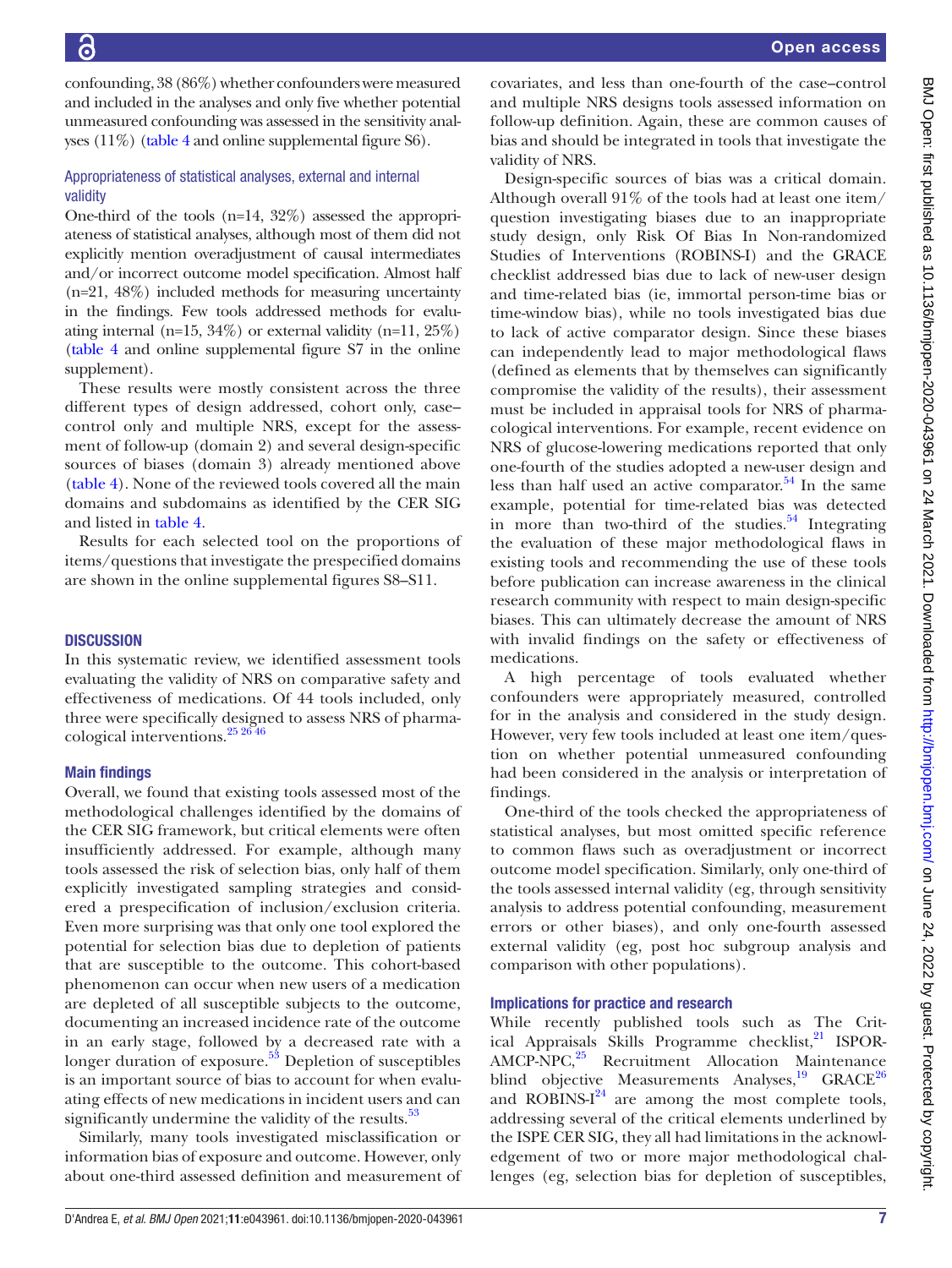#### Open access

immortal-time bias or window-time bias, lack of newuser design, lack of active comparator design, reverse causation bias and adjustment for causal intermediaries). Assessment tools can be powerful instruments for researchers, authors, reviewers of scientific journals or readers, helping to identify the main limitations of a study and to correctly interpret the results, to acknowledge major methodological flaws and, ultimately, to prevent publication of studies with invalid findings.

Furthermore, other decision makers, such as clinicians, guideline developers and payers or investors, can benefit from instruments that help to ensure the validity of NRS findings. RCTs can be an insufficient source of evidence for decisions on pharmaceutical interventions.<sup>5556</sup> Despite well-designed and adequately powered RCTs being considered the 'gold standard' of the clinical research paradigm, they can often be too time intensive and money intensive. Trials are often relatively small, focus on short-term efficacy and safety in a controlled clinical environment, using surrogate outcomes or under-representing high-risk populations that can be most likely the target on the new  $\frac{1}{1}$  medications in the real-world setting.<sup>5556</sup> Trials might also not record treatments taken outside the study protocol.<sup>[47](#page-9-4)</sup> Additionally, patients volunteered to participate in a trial are usually very motivated and so more adherent to therapy compared with the real-world population. $56$ NRS based on RWD can help to address these issues and could be supplement the evidence from RCTs to provide a more complete picture on the effectiveness of pharmaceutical interventions in less controlled environments. NRSs have the advantages to investigate large-scale populations, high-risk subpopulations, rare exposures, diseases or outcome, and long-term outcomes or other delayed health effects at low costs and rapidly.<sup>55</sup> 56 Moreover, since RWD are often collected for intents unrelated to research objectives (mainly administrative), biases such as recall bias, interviewer bias, non-response bias and bias for loss to follow-up are reduced or eliminated. $55$  Thus, since RWE derived by NRS contribute significantly to generate evidence of comparative effectiveness research of medications, our synthesis can help numerous stakeholders to evaluate whether the NRS considered are valid enough to guide decision making.

Although checklists have been previously suggested for reviewing the risk of bias of general NRS, $57$  we cannot strongly recommend a specific tool for NRS on comparative analyses of medications. As already mentioned, items or questions that address all those methodological flaws must be integrated in the existing tools. Based on our findings, most recent and comprehensive tools such as ROBINS-I $^{24}$  and GRACE<sup>26</sup> assessed a higher number of major methodological elements and could therefore be prioritised in this endeavour.

#### Strengths and limitations

To our knowledge, this is the first systematic review that investigated whether existing tools adequately assess the validity of cohort and case–control studies evaluating

the comparative safety and effectiveness of medications. Previously published systematic reviews on assessment tools for NRS were not specifically focused on pharmacological interventions,  $9\frac{10}{10}$  included randomised study designs<sup>11–13</sup> or investigated only a specific type of bias.<sup>[14](#page-8-5)</sup> One systematic review of NRS tools for medications focused only on safety outcomes, and it is now outdated since published in  $2012<sup>15</sup>$  $2012<sup>15</sup>$  $2012<sup>15</sup>$  Our systematic review has multiple strengths: authors reviewed the results of the searches independently following a predefined protocol; the framework for data extraction was developed based on inputs of worldwide experts in the field of pharmacoepidemiology and healthcare outcomes research coming from different backgrounds (academia, industry and governmental agency) and different countries, and it included the most updated versions of the identified tools. This review also has limitations. Search for tools in the grey literature might not be comprehensive since it was performed through only one browser. The search was also restricted to tools published in English and excluded identified tools that could not be retrieved.

#### **CONCLUSION**

In this systematic review, we found that available tools for NRS assessment failed to provide a comprehensive assessment of major methodological aspects that can affect the validity of NRS on the comparative safety and effectiveness of medications. Specifically, major aspects such as lack of new-user design, active comparator design, timerelated bias (ie, immortal time bias and time-window bias) and statistical assessment of internal validity remain poorly covered. Including these critical elements into existing tools may provide a more accurate instrument to evaluate NRS of pharmacological interventions and increase awareness in the clinical research community about major addressable flaws in pharmacoepidemiology. This may improve the validity of NRS on the comparative safety and effectiveness of medications and reduce the publication of studies with unreliable findings.

#### Author affiliations

<sup>1</sup> Division of Pharmacoepidemiology and Pharmacoeconomics, Department of Medicine, Brigham and Women's Hospital and Harvard Medical School, Boston, Massachusetts, USA

3 Pharmacoepidemiology, Takeda Pharmaceutical, Cambridge, Massachusetts, USA 4 Perelman School of Medicine, University of Pennsylvania, Philadelphia, PA, USA 5 Real-World Solutions, IQVIA, California, Los Angeles, USA

<sup>6</sup>Department of Pharmacy Practice and Science, College of Pharmacy, University of Kentucky, Lexington, KY, USA

<sup>7</sup> Canadian Agency for Drugs and Technologies in Health (CADTH), Ottawa, Ontario, Canada

<sup>8</sup>Department of Pharmacy Practice, University of Rhode Island, Kingston, RI, USA <sup>9</sup>Department of Health Services, Policy, and Practice, Brown University, Providence, Rhode Island, USA

<sup>10</sup>Center of Innovation in Long-term Services and Supports, Providence VA Medical Center, Providence, Rhode Island, USA

<sup>11</sup>Department of Epidemiology, Julius Center for Health Sciences and Primary Care, Utrecht, The Netherlands

<sup>12</sup>Smart Data Analysis and Statistics, Utrecht, The Netherlands

<sup>&</sup>lt;sup>2</sup>HEOR Department, Cytel Inc, Toronto, Quebec, Canada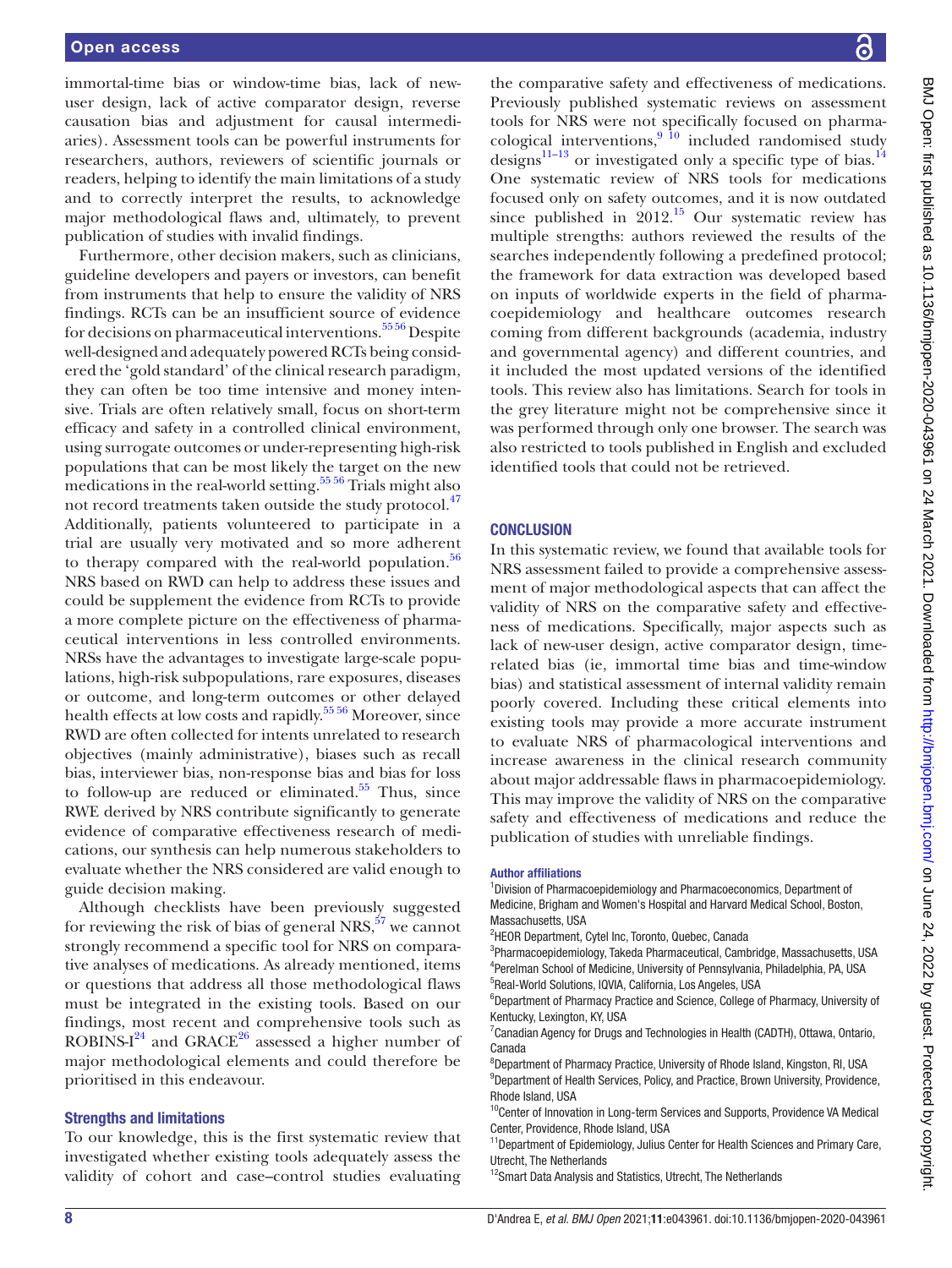<sup>13</sup>Real World Evidence Sciences, Visible Analytics Ltd, Oxford, UK

Twitter Andrew R. Zullo [@andrewzullo](https://twitter.com/andrewzullo) and Thomas P. A. Debray [@TPA\\_Debray](https://twitter.com/TPA_Debray)

Acknowledgements We are grateful to all the members of the International Society for Pharmacoepidemiology Comparative Effectiveness Research Special Interest Group for their participation to the Delphi survey.

Contributors ED was involved in substantial contributions to the conception and design, acquisition of data, analysis and interpretation of the data; drafting the article and revising it for intellectual content; and final approval of the version to be published. LV, GS and TD were involved in substantial contributions to the conception and design, acquisition of data, analysis and interpretation of the data; revising the article for intellectual content; and final approval of the version to be published. EP and JF were involved in substantial contributions to the conception and design, analysis and interpretation of the data; revising the article for intellectual content; and final approval of the version to be published. DB, JL, DM, HY, XW and ARZ were involved in substantial contributions to the conception and design, and interpretation of the data; revising the article for intellectual content; and final approval of the version to be published.

Funding This project has received funding from the European Union's Horizon 2020 research and innovation programme under ReCoDID grant agreement No 825746.

Competing interests DB is an employee of Takeda. ARZ has received salary support from Sanofi Pasteur through a grant to Brown University unrelated to the current work. TD provides consulting services via Smart Data Analysis and Statistics. GS discloses being employed by Visible Analytics Ltd.

Patient consent for publication Not required.

Provenance and peer review Not commissioned; externally peer reviewed.

Data availability statement All data relevant to the study are included in the article or uploaded as supplemental information.

Supplemental material This content has been supplied by the author(s). It has not been vetted by BMJ Publishing Group Limited (BMJ) and may not have been peer-reviewed. Any opinions or recommendations discussed are solely those of the author(s) and are not endorsed by BMJ. BMJ disclaims all liability and responsibility arising from any reliance placed on the content. Where the content includes any translated material, BMJ does not warrant the accuracy and reliability of the translations (including but not limited to local regulations, clinical guidelines, terminology, drug names and drug dosages), and is not responsible for any error and/or omissions arising from translation and adaptation or otherwise.

Open access This is an open access article distributed in accordance with the Creative Commons Attribution Non Commercial (CC BY-NC 4.0) license, which permits others to distribute, remix, adapt, build upon this work non-commercially, and license their derivative works on different terms, provided the original work is properly cited, appropriate credit is given, any changes made indicated, and the use is non-commercial. See: [http://creativecommons.org/licenses/by-nc/4.0/.](http://creativecommons.org/licenses/by-nc/4.0/)

#### ORCID iDs

Elvira D'Andrea <http://orcid.org/0000-0002-5263-3964> Elisabetta Patorno <http://orcid.org/0000-0002-8809-9898> Dimitri Bennett <http://orcid.org/0000-0002-8387-9342> Thomas P. A. Debray <http://orcid.org/0000-0002-1790-2719> Grammati Sarri<http://orcid.org/0000-0001-5536-8038>

#### <span id="page-8-0"></span>**REFERENCES**

- 1 Eichler H-G, Bloechl-Daum B, Broich K, *et al*. Data rich, information poor: can we use electronic health records to create a learning healthcare system for pharmaceuticals? *[Clin Pharmacol Ther](http://dx.doi.org/10.1002/cpt.1226)* 2019;105:912–22.
- 2 Baumfeld Andre E, Reynolds R, Caubel P, *et al*. Trial designs using real-world data: the changing landscape of the regulatory approval process. *[Pharmacoepidemiol Drug Saf](http://dx.doi.org/10.1002/pds.4932)* 2020;29:1201–12.
- 3 Yuan H, Ali MS, Brouwer ES, *et al*. Real-World evidence: what it is and what it can tell us according to the International Society for pharmacoepidemiology (IspE) comparative effectiveness research (CER) special interest group (SIG). *[Clin Pharmacol Ther](http://dx.doi.org/10.1002/cpt.1086)* 2018;104:239–41.
- <span id="page-8-1"></span>4 United States Food and Drug Administration. PDUFA VI: fiscal years 2018‐2022. Available: [https://www.fda.gov/ForIndustry/UserFees/](https://www.fda.gov/ForIndustry/UserFees/PrescriptionDrugUserFee/ucm446608.htm) [PrescriptionDrugUserFee/ucm446608.htm](https://www.fda.gov/ForIndustry/UserFees/PrescriptionDrugUserFee/ucm446608.htm) [Accessed 9 Jul 2020].
- 5 Senate and House of Representatives of the United States of America. 21st century cures act. Available: [https://www.congress.](https://www.congress.gov/114/plaws/publ255/PLAW‐114publ255.pdf) [gov/114/plaws/publ255/PLAW‐114publ255.pdf](https://www.congress.gov/114/plaws/publ255/PLAW‐114publ255.pdf) [Accessed 9 Jul 2020].
- <span id="page-8-2"></span>6 European Medicines Agency. Adaptive pathways. Available: [https://](https://www.ema.europa.eu/en/human‐regulatory/research‐development/adaptive‐pathways) [www.ema.europa.eu/en/human‐regulatory/research‐development/](https://www.ema.europa.eu/en/human‐regulatory/research‐development/adaptive‐pathways) [adaptive‐pathways](https://www.ema.europa.eu/en/human‐regulatory/research‐development/adaptive‐pathways)
- <span id="page-8-3"></span>7 United States Food and Drug Administration. Submitting documents utilizing real‐world data and real‐world evidence to FDA for drugs and biologics. Available: [https://www.fda.gov/regulatory‐information/](https://www.fda.gov/regulatory‐information/search‐fda‐guidance‐documents/submitting‐documents‐utilizing‐real‐world‐data‐and‐real‐world‐evidence‐fda‐drugs‐and‐biologics) search-fda-guidance-documents/submitting-documents-utilizing[real‐world‐data‐and‐real‐world‐evidence‐fda‐drugs‐and‐biologics](https://www.fda.gov/regulatory‐information/search‐fda‐guidance‐documents/submitting‐documents‐utilizing‐real‐world‐data‐and‐real‐world‐evidence‐fda‐drugs‐and‐biologics)
- European Medicines Agency. HMA-EMA joint big data Taskforce summary report. Available: [https://www.ema.europa.eu/documents/](https://www.ema.europa.eu/documents/minutes/hma/ema‐joint‐task‐force‐big‐data‐summary‐report_en.pdf) [minutes/hma/ema‐joint‐task‐force‐big‐data‐summary‐report\\_en.pdf](https://www.ema.europa.eu/documents/minutes/hma/ema‐joint‐task‐force‐big‐data‐summary‐report_en.pdf) [Accessed 9 Jul 2020].
- <span id="page-8-4"></span>9 Quigley JM, Thompson JC, Halfpenny NJ, *et al*. Critical appraisal of nonrandomized studies-A review of recommended and commonly used tools. *[J Eval Clin Pract](http://dx.doi.org/10.1111/jep.12889)* 2019;25:44–52.
- 10 Sanderson S, Tatt ID, Higgins JPT. Tools for assessing quality and susceptibility to bias in observational studies in epidemiology: a systematic review and annotated bibliography. *[Int J Epidemiol](http://dx.doi.org/10.1093/ije/dym018)* 2007;36:666–76.
- <span id="page-8-15"></span>11 Katrak P, Bialocerkowski AE, Massy-Westropp N, *et al*. A systematic review of the content of critical appraisal tools. *[BMC Med Res](http://dx.doi.org/10.1186/1471-2288-4-22)  [Methodol](http://dx.doi.org/10.1186/1471-2288-4-22)* 2004;4:22.
- 12 Zeng X, Zhang Y, Kwong JSW, *et al*. The methodological quality assessment tools for preclinical and clinical studies, systematic review and meta-analysis, and clinical practice guideline: a systematic review. *[J Evid Based Med](http://dx.doi.org/10.1111/jebm.12141)* 2015;8:2–10.
- 13 Morton SC, Costlow MR, Graff JS, *et al*. Standards and guidelines for observational studies: quality is in the eye of the beholder. *[J Clin](http://dx.doi.org/10.1016/j.jclinepi.2015.10.014)  [Epidemiol](http://dx.doi.org/10.1016/j.jclinepi.2015.10.014)* 2016;71:3–10.
- <span id="page-8-5"></span>14 Page MJ, McKenzie JE, Higgins JPT. Tools for assessing risk of reporting biases in studies and syntheses of studies: a systematic review. *[BMJ Open](http://dx.doi.org/10.1136/bmjopen-2017-019703)* 2018;8:e019703.
- <span id="page-8-6"></span>15 Neyarapally GA, Hammad TA, Pinheiro SP, *et al*. Review of quality assessment tools for the evaluation of pharmacoepidemiological safety studies. *[BMJ Open](http://dx.doi.org/10.1136/bmjopen-2012-001362)* 2012;2:e001362.
- <span id="page-8-7"></span>16 Sarri G, Patorno E, Yuan H, *et al*. Framework for the synthesis of non-randomised studies and randomised controlled trials: a guidance on conducting a systematic review and meta-analysis for healthcare decision making. *[BMJ Evid Based Med](http://dx.doi.org/10.1136/bmjebm-2020-111493)* 2020. doi:10.1136/bmjebm-2020-111493. [Epub ahead of print: 09 Dec 2020].
- <span id="page-8-8"></span>17 Liberati A, Altman DG, Tetzlaff J, *et al*. The PRISMA statement for reporting systematic reviews and meta-analyses of studies that evaluate healthcare interventions: explanation and elaboration. *[BMJ](http://dx.doi.org/10.1136/bmj.b2700)* 2009;339:b2700.
- <span id="page-8-9"></span>18 Hasson F, Keeney S, McKenna H. Research guidelines for the Delphi survey technique. *[J Adv Nurs](http://www.ncbi.nlm.nih.gov/pubmed/11095242)* 2000;32:1008–15.
- <span id="page-8-10"></span>19 School of Population Health. EPIQ (effective practice, informatics and quality improvement). faculty of medical and health sciences, University of Auckland, 2019. Available: [https://www.fmhs.](https://www.fmhs.auckland.ac.nz/en/soph/about/our-departments/epidemiology-and-biostatistics/research/epiq.html) [auckland.ac.nz/en/soph/about/our-departments/epidemiology-and](https://www.fmhs.auckland.ac.nz/en/soph/about/our-departments/epidemiology-and-biostatistics/research/epiq.html)[biostatistics/research/epiq.html](https://www.fmhs.auckland.ac.nz/en/soph/about/our-departments/epidemiology-and-biostatistics/research/epiq.html) [Accessed 9 Jul 2020].
- 20 Hong QN, Pluye P, bregues S F, *et al*. Mixed Methods Appraisal Tool (MMAT), version 2018. Registration of Copyright (#1148552), Canadian Intellectual Property Office, Industry Canada.
- <span id="page-8-12"></span>21 Critical Appraisal Skills Programme. CASP Cohort Study. Checklist [online], 2018. Available: <https://casp-uk.net/casp-tools-checklists/> [Accessed 9 Jul 2020].
- 22 Specialist Unit for Review Evidence (SURE). Questions to assist with the critical appraisal of cohort studies, 2018. Available: [http://www.](http://www.cardiff.ac.uk/insrv/libraries/sure/checklists.html) [cardiff.ac.uk/insrv/libraries/sure/checklists.html](http://www.cardiff.ac.uk/insrv/libraries/sure/checklists.html) [Accessed 9 Jul 2020].
- 23 The Joanna Briggs Institute. System for the unified management of the review and assessment of information (SUMARI), 2017. Available: <http://joannabriggs-webdev.org/research/critical-appraisal-tools.html> [Accessed 9 Jul 2020].
- <span id="page-8-14"></span>24 Sterne JA, Hernán MA, Reeves BC, *et al*. ROBINS-I: a tool for assessing risk of bias in non-randomised studies of interventions. *[BMJ](http://dx.doi.org/10.1136/bmj.i4919)* 2016;355:i4919.
- <span id="page-8-11"></span>25 Berger ML, Martin BC, Husereau D, *et al*. A questionnaire to assess the relevance and credibility of observational studies to inform health care decision making: an ISPOR-AMCP-NPC good practice Task force report. *[Value Health](http://dx.doi.org/10.1016/j.jval.2013.12.011)* 2014;17:143–56.
- <span id="page-8-13"></span>26 Dreyer NA, Velentgas P, Westrich K, *et al*. The grace checklist for rating the quality of observational studies of comparative effectiveness: a tale of hope and caution. *[J Manag Care Spec Pharm](http://dx.doi.org/10.18553/jmcp.2014.20.3.301)* 2014;20:301–8.